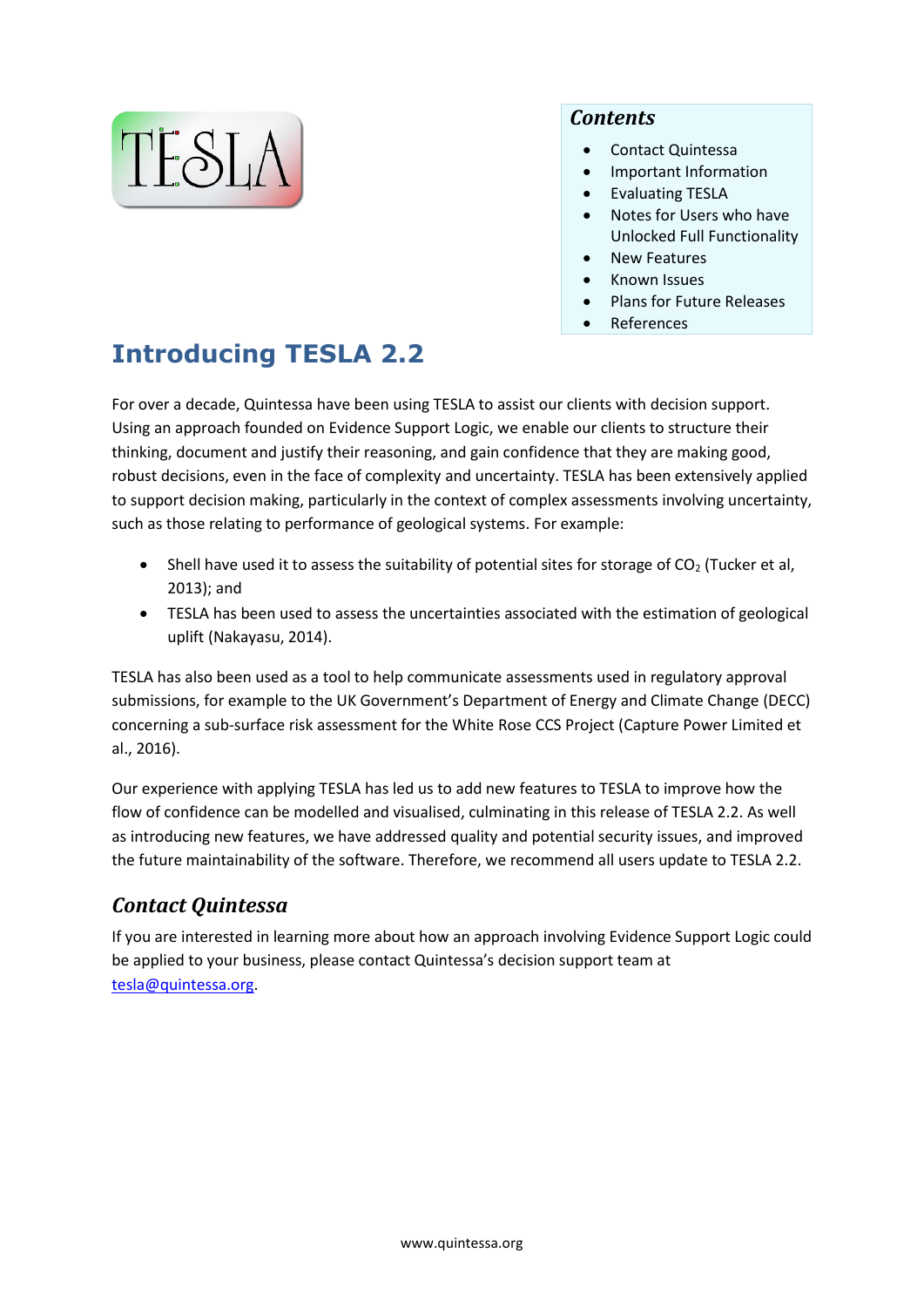### <span id="page-1-0"></span>*Important Information*

TESLA 2.2 requires a .NET Framework runtime compatible with .NET Framework 4.6. A compatible runtime is pre-installed as standard on Windows 10.

TESLA's file format has changed between TESLA 2.1.1 and TESLA 2.2 to accommodate new features. TESLA files created by TESLA 2.1.1 and earlier can be opened in TESLA 2.2. However, TESLA files saved in TESLA 2.2 cannot be opened by earlier versions.

- If you wish to share decision trees developed in TESLA 2.2 with friends or colleagues, they will need to download and install TESLA 2.2 from our website to be able to view them.
- If you open a tree developed in TESLA 2.1.1 or earlier in TESLA 2.2 and save it, it will not be possible to open the saved file in the earlier version of the software. Therefore, *please back up any files created in older versions before opening them in TESLA 2.2*.

TESLA 2.2 installs for the current Windows' user only without requiring administrative permissions, whereas TESLA 2.1.1 and earlier installed as a system-wide application that required administrative permissions. Therefore, TESLA 2.2 will install alongside TESLA 2.1.1 and earlier, as a separate install. If TESLA 2.1.1 or earlier is no-longer required, it must be manually uninstalled via Add/Remove Programs in the usual way.

## <span id="page-1-1"></span>*Evaluating TESLA*

TESLA 2.2 can be downloaded from:

#### <https://www.quintessa.org/software/downloads-and-demos/tesla-2.2>

Until an activation code has been purchased from Quintessa, it will operate in restricted mode. The restrictions are as follows:

- New trees can only contain a maximum of 10 nodes.
- No new nodes can be added to trees opened from pre-existing files.
- The save functionality is disabled.

You may use TESLA in restricted mode to view and investigate trees created by others.

## <span id="page-1-2"></span>*Notes for Users who have Unlocked Full Functionality*

If you have previously purchased an activation code to unlock the full functionality of TESLA 2.1.1 or earlier, then:

- If full functionality was activated within the past year, you will automatically gain access to the full functionality of TESLA 2.2 upon installation.
- If your existing install was activated over a year ago, TESLA 2.2 will operate in restricted mode. You will need to purchase a new activation code to unlock its full functionality. Please contact us at [tesla@quintessa.org](mailto:tesla@quintessa.org) to enquire about upgrading your licence.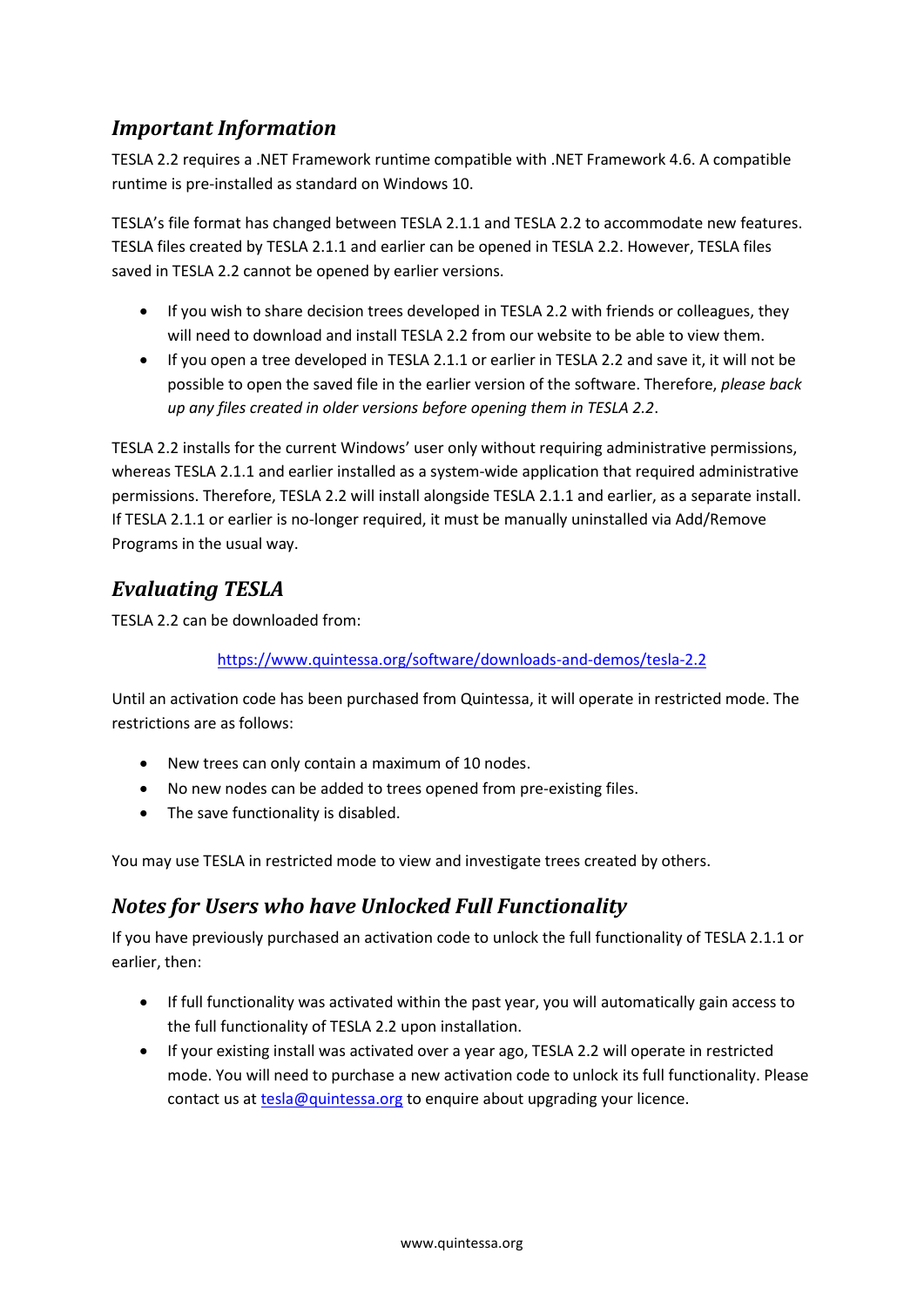## <span id="page-2-0"></span>*New Features*

In TESLA, the primary hypothesis to be assessed is evaluated by breaking it down successively into a tree of ever simpler and more focussed hypotheses representing factors of potential influence. Evidence is applied and assessed at the leaf nodes of that tree structure and used to indicate the level of confidence that those factors are true or false. TESLA allows the flow of confidence from the leaves up to the primary hypothesis to be modelled and justified. The new features in TESLA 2.2 support the visualisation and modelling of the flow of confidence.

#### **Confidence Flow Lines**

Confidence flow lines is a feature that can be enabled to help visualise the flow of confidence for (green) and against (red) from the leaf hypotheses through to the root or primary hypothesis. The flow lines can help to identify which leaf hypotheses (and ultimately, evidence sources) are contributing (or not contributing) to the root hypothesis outcome and by how much. They can also be used to check the influence of logic on the propagation of confidence through the tree. When dealing with complex assessments, which can be time consuming to evaluate in detail, this feature can help save time by ensuring time and effort is optimised on acquiring evidence for and assessing hypotheses that most strongly impact the root hypothesis.



#### **Symmetric Necessity Heuristic**

Previous versions of TESLA included support for a *necessity* heuristic, which could be employed to affect the propagation of confidence from child nodes to a parent. This is referred to as the Asymmetric Necessity Heuristic in TESLA 2.2. The idea behind this heuristic was to limit the confidence values propagated to a parent hypothesis if a child hypothesis, referred to as the *necessary hypothesis*, failed a defined confidence test. Several limitations of this heuristic were identified.

- It only treats the case where either one of confidence for or confidence against a hypothesis fails to meet a criterion. It cannot test both confidence for and against simultaneously.
- The asymmetric heuristic only treats the case where the necessary hypothesis must be true for the parent to be true. It does not treat the case where the necessary hypothesis must be false for the parent to be false.
- The failure criterion (whether to test confidence for or confidence against) is defined globally as a tree option and cannot be set on hypothesis-by-hypothesis basis.

TESLA 2.2 defines a new Symmetric Necessity Heuristic, which is set as the default for new trees, and which overcomes these limitations. To change this option, visit the Tree > Tree Options... menu item.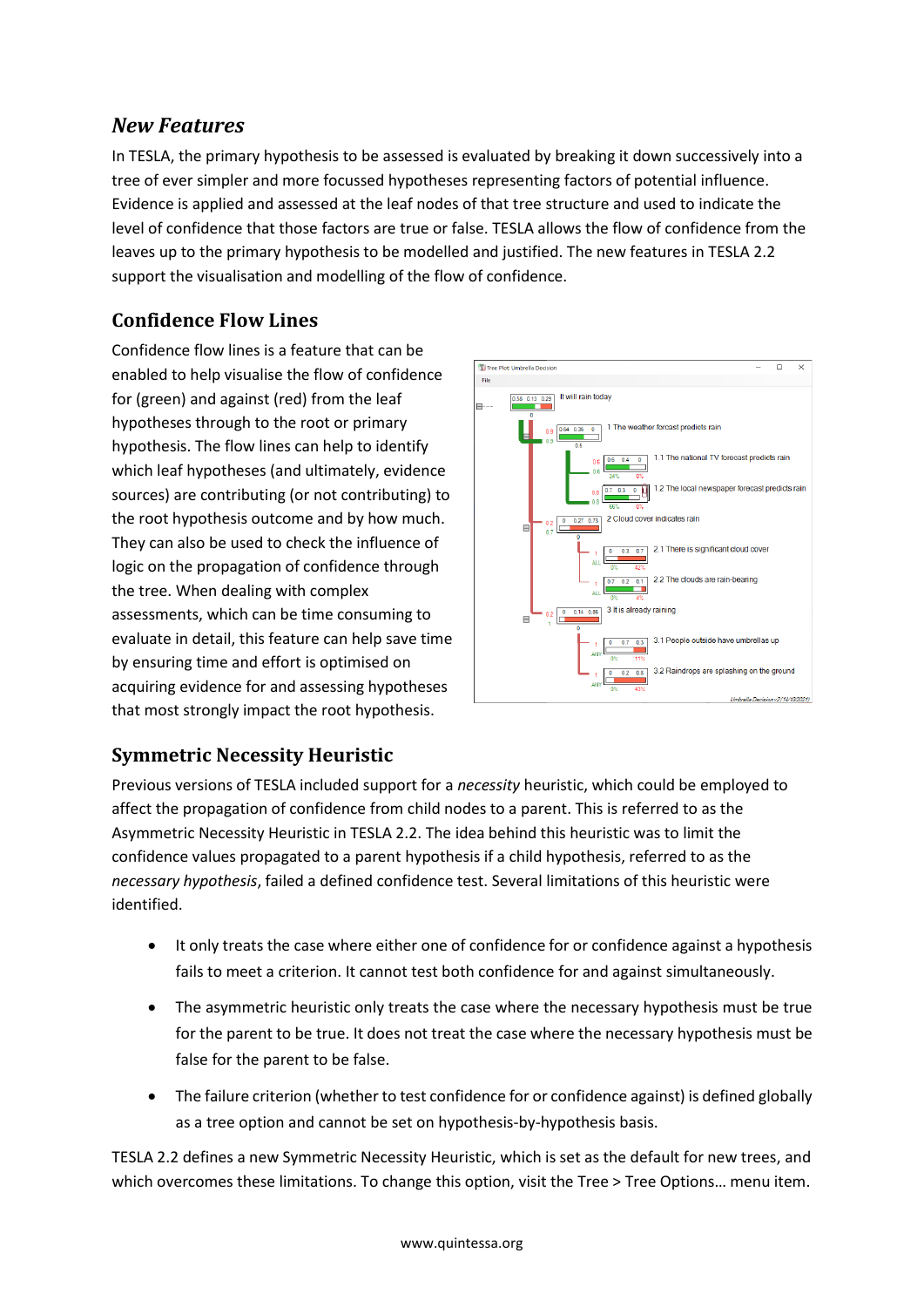Further details are given in the User Guide for TESLA 2.2, which is accessible via the Help menu in the software.

#### <span id="page-3-0"></span>*Known Issues*

Here we document confirmed or reported low-level issues with TESLA 2.2, with workarounds, for your information.

- Since TESLA 2.1, the data within .tes and .tem files has been encrypted to help maintain confidentiality when transmitting them. However, the algorithm used to encrypt the data is no longer considered to be cryptographically secure. **Workaround**: If storing sensitive information within TESLA .tes. or .tem files, the recommendation is to use additional means of encrypting them for secure storage and transmission.
- In TESLA 2.2, when a user copies coloured text from a Word document and pastes it into a text box in the general tab of a hypothesis, it is subsequently impossible to change the colour of the text. **Workaround**: Change the colour before copy-pasting or type it in manually.
- Tooltips sometimes stop appearing when editing a node. **Workaround**: Close and reopen the hypothesis dialog. Refer to the User Guide.
- The Specify Alternative Dependencies tooltip does not always appear. **Workaround**: Refer to the User Guide for information on alternative dependencies.
- Opening a hypothesis dialog and clicking OK without making any changes results in the tree becoming marked as modified. **Workaround**: None
- If the default font-size (DPI) of the operating system has been adjusted (increased), as can happen on large workshop displays, this can cause the ANY/ALL fields in the tree view to wrap mid-word. **Workaround**: Changing the tree zoom level may help or adjusting Windows compatibility settings may help.
- TESLA file sizes can get large, particularly when saving and re-opening the file regularly. **Workaround**: If the change history is not required, copy and paste the tree into a new file, or use the change history manager to export a given version. When saving, opt to save reference files as a separate archive rather than embedding them in the TESLA file itself.
- The default size of the plot window can be slightly too small, resulting in the window having scrollbars. **Workaround**: Manually increase the size of the plot window.
- Windows Compatibility Assistant may question whether TESLA ran correctly on closing the application on the first run after being installed. **Workaround**: Choose the "The application ran correctly." option. (However, if TESLA behaves incorrectly, please report it!)

# <span id="page-3-1"></span>*Plans for Future Releases*

The basic propagation algorithm currently supports combining confidence from hypotheses using OR-like logic only, in which confidence from child hypotheses combines constructively. In the next release, we plan to introduce support for combining logic from hypotheses using AND-like logic too.

Please contact Quintessa a[t tesla@quintessa.org](mailto:tesla@quintessa.org) if you have any requests for enhancements to TESLA that you would like us to consider for future releases.